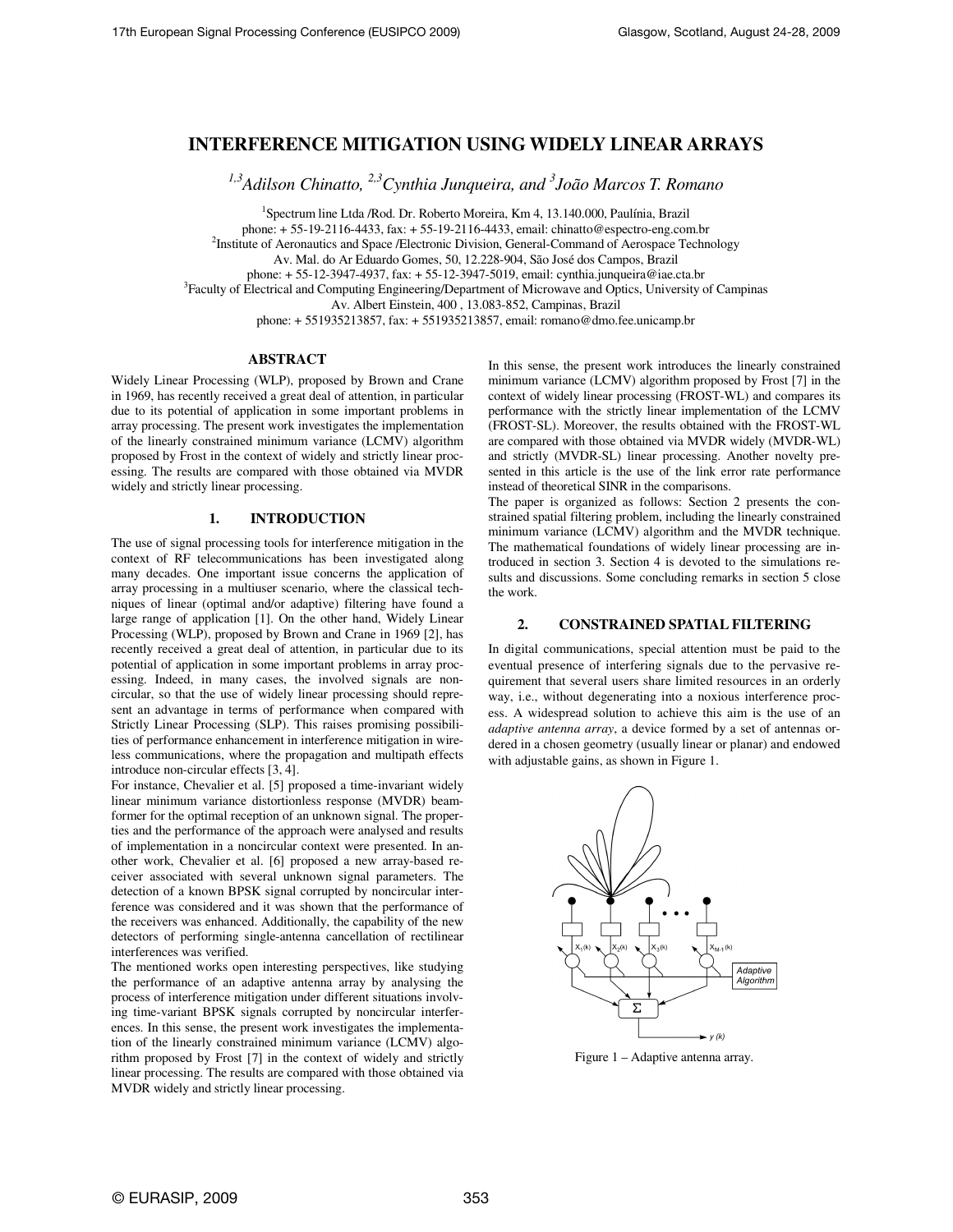The array works as a *spatial filter*, because an adequate choice of its parameters can either amplify or cancel signals coming from distinct directions. Consequently, the structure is able to separate signals of interest from undesirable interferers, exactly in the spirit of the problem we posed. A crucial issue concerns the determination of the parameters of the array in order to engender a given desired response. Two possibilities are studied in this work: the classical MVDR (Minimum Variance Distortionless Response) technique and the Frost algorithm, which is based on the knowledge of the directions of arrival (DOAs) of the desired signals. For both possibilities, strictly and widely linear processing will be investigated. First the model to be employed along the present work must be posed.

#### **2.1 Signal Model**

We consider a uniform linear array (ULA), in which sensors are equally spaced by a distance *d* equal to one half of the wavelength along a straight line. The array is illuminated by isotropic sources located in the far field, such that a plane waves impinge on the array. These signals are digitally modulated, which means that their samples belong to a finite alphabet.

Consider that  $N_s$  narrowband signals  $s_1(k)$ ,  $s_2(k)$ , ...,  $s_{Ns}(k)$  impinge on the *M*-element ULA with DOAs  $\theta_1$ ,  $\theta_2$ , ...,  $\theta_{Ns}$ . The signals are uncorrelated and composed of i.i.d.. The array input vector, which contains the signals at all antennas, sampled at the instant *k*, can be written as:

$$
\mathbf{x}(k) = \mathbf{A}\mathbf{s}(k) + \mathbf{v}(k),\tag{1}
$$

where  $s(k)$  denotes the vector containing the samples of the signals,  **is the sensor noise vector assumed to be formed by zero mean** complex white Gaussian noise samples, and the matrix:

$$
\mathbf{A} = [\mathbf{a}(\phi_1) \quad \mathbf{a}(\phi_2) \quad \cdots \quad \mathbf{a}(\phi_{N_s})]
$$
(2)

contains the *steering vectors*  $\mathbf{a}(q_k) = \begin{bmatrix} 1 & e^{-jq_k} & e^{-j2q_k} & \cdots & e^{-j(M-1)q_k} \end{bmatrix}^T$ , where  $\phi_k = (2\pi d/\lambda)\sin(\theta_k) + \beta$  and *T* is the transposition operator. The

electrical angle  $\phi$  is related to the incidence angle  $\theta$  of a plane wave, measured with respect to the normal to the linear array. The incidence angle  $\theta$  lies within the range  $-\pi/2$  to  $\pi/2$  and the angle  $\phi$  may be assumed to lie within the range  $-\pi < \phi \leq \pi$ . The phase offset  $\beta$ changes from 0° to 360°. Given the filter output: *H*

$$
y(k) = \mathbf{w}^{H}(k)\mathbf{x}(k),
$$
 (3)  
the objective is to minimize the mean square error (MSE):

$$
\varepsilon(k) = E\Big|s_D(k) - y(k)\Big|^2\Big|,\tag{4}
$$

with respect to the parameters of the spatial filter, $w(k)$ , where  $s_D(k)$ is the value of a desired signal at the sample *k*.

### **2.2 MVDR Technique**

The Linearly Constrained Minimum Variance (LCMV) beamformer consists in minimizing the variance of the output error subject to a set of constraints that can be represented by

where **C** and **f** are pre-established. 
$$
\mathbf{C}^T \mathbf{w}(k) = \mathbf{f}
$$
 (5)

The MVDR technique is a special case of the LCMV beamformer, reached when the constraint is restricted to ensuring unit gain in a given direction. In such case, the optimal solution is given by [8]:

$$
\mathbf{w}_{o} = \mathbf{R}_{xx}^{-1} \mathbf{a}(\phi_{D}) [\mathbf{a}^{H}(\phi_{D}) \mathbf{R}_{xx}^{-1} \mathbf{a}(\phi_{D})]^{-1}
$$
(6)

where  $\mathbf{R}_{xx} = E[\mathbf{x} \mathbf{x}^H]$ . In simple terms, this beamformer seeks the condition of minimum output variance under the constraint, producing a distortionless response along the direction of the desired electrical angle  $\phi$ <sub>*D*</sub>. Based upon this result, it is possible to express

the output variance as a function of the DOA, which leads to a MVDR spatial power spectrum [8]:

$$
S_{MVDR}(\phi_D) = [\mathbf{a}^H(\phi_D)\mathbf{R}_{xx}^{-1}\mathbf{a}(\phi_D)]^{-1}
$$
 (7)

#### **2.3 Frost Algorithm**

The Frost (FROST) algorithm is a constrained LMS-based adaptive technique to attain the optimal parameters in (5). The procedure is given by the following updating expressions [7]:

$$
\mathbf{w}(k+1) = \mathbf{P}[\mathbf{w}(k) - \mu y(k)\mathbf{x}(k)] + \mathbf{F}
$$
  
\n
$$
\mathbf{w}(0) = \mathbf{F} \tag{8}
$$

where  $\mu$  is the step size,  $\mathbf{F} \triangleq \mathbf{C}(\mathbf{C}^T \mathbf{C})^{-1} \mathbf{f}$  and  $\mathbf{P} \triangleq \mathbf{I} - \mathbf{C}(\mathbf{C}^T \mathbf{C})^{-1} \mathbf{C}^T$ .

## **3. WIDELY LINEAR PROCESSING**

Pincibono and Chevalier [9] proposed in 1995 the utilization of the received signal and its complex conjugate for the optimal filter determination. In this way, the filter output becomes:

$$
y(k) = \mathbf{u}^{H}(k)\mathbf{x}(k) + \mathbf{v}^{H}(k)\mathbf{x}^{*}(k)
$$
\n(9)

where (.)<sup>\*</sup> denotes the complex conjugate. From the orthogonality principle, in order to reach the minimum of cost function expressed by (4), it is necessary and sufficient that the Wiener filter coefficients are such that the error  $\varepsilon$  is orthogonal to the samples of the filter input vector, that is, orthogonal to all vector elements of **x** and **x**<sup>\*</sup>. In this way,  $E[y^*x] = E[s_D^*x]$  and  $E[y^*x^*] = E[s_D^*x^*]$ . After some algebraic manipulations, we can write:

$$
\mathbf{R}_{xx}\mathbf{u} + \mathbf{C}_{xx}\mathbf{v} = \mathbf{r} \tag{10}
$$

$$
\mathbf{C}_{\mathbf{xx}} \mathbf{u} + \mathbf{R}_{\mathbf{xx}}^* \mathbf{v} = \mathbf{z}
$$
 (11)

where  $\mathbf{C}_{\mathbf{x}\mathbf{x}} = E[\mathbf{x}\mathbf{x}^T], \mathbf{r} = E[y^*\mathbf{x}]$  and  $\mathbf{z} = E[s_D \mathbf{x}].$  The system solution is:

$$
\mathbf{u} = [\mathbf{R}_{xx} - \mathbf{C}_{xx}(\mathbf{R}_{xx}^{*})^{-1}\mathbf{C}_{xx}^{*}] [\mathbf{r} - \mathbf{C}_{xx}(\mathbf{R}_{xx}^{-1})^{*} \mathbf{z}^{*}]
$$
  
\n
$$
\mathbf{v} = [\mathbf{R}_{xx}^{*} - \mathbf{C}_{xx}^{*} \mathbf{R}_{xx}^{-1}\mathbf{C}_{xx}^{*}]^{-1} [\mathbf{z}^{*} - \mathbf{C}_{xx}^{*} \mathbf{R}_{xx}^{-1} \mathbf{r}]
$$
(12)

System solution analysis allows concluding that, in the worst case, when both  $C_{xx}$  and  $\bf{z}$  are equal to zero, the WLP leads to a performance equal to that of the SLP. In other cases, as that of QPSK modulated signals corrupted by rectilinear interference (e.g. BPSK), the WLP performs better than the SLP.

#### **3.1 Widely Linear MVDR Technique**

In the WLP MVDR beamforming formulation, the received data **x**(*k*) and its complex conjugate  $\mathbf{x}^*(k)$  are taken into account to determine the optimal filter. For this case,  $\tilde{\mathbf{x}}(k) \triangleq [\mathbf{x}(k)^T \mathbf{x}(k)^H]^T$ , and the constraints become  $\tilde{\mathbf{w}}^H \mathbf{a}_1(\phi_D) = 1$  and  $\tilde{\mathbf{w}}^H \mathbf{a}_2(\phi_D) = 0$ , where  $\mathbf{a}_{1}(\phi_{D}) \triangleq [\mathbf{a}(\phi_{D})^{T}, \mathbf{0}_{M}^{T}]^{T}$ ,  $\mathbf{a}_{2}(\phi_{D}) \triangleq [\mathbf{0}_{M}^{T}, \mathbf{a}(\phi_{D})^{H}]^{T}$  and

$$
\mathbf{0}_M \text{ is the zero vector. The WLP solutions is given by}
$$

$$
\tilde{\mathbf{w}}_{MVDR} \triangleq \mathbf{R}_{\overline{x}\overline{x}}^{-1} \mathbf{a}(\phi_D) [\mathbf{a}(\phi_D)^H \mathbf{R}_{\overline{x}\overline{x}}^{-1} \mathbf{a}(\phi_D)]^{-1} \mathbf{q}
$$
(13)

where  $\mathbf{q} \triangleq [1,0]^T$ .

#### **3.2 WLP Frost Algorithm**

To formulate the Frost algorithm within the WLP framework, the received data are considered to be formed by  $\mathbf{x}(k)$  and  $\mathbf{x}^*(k)$ . The solution is given by: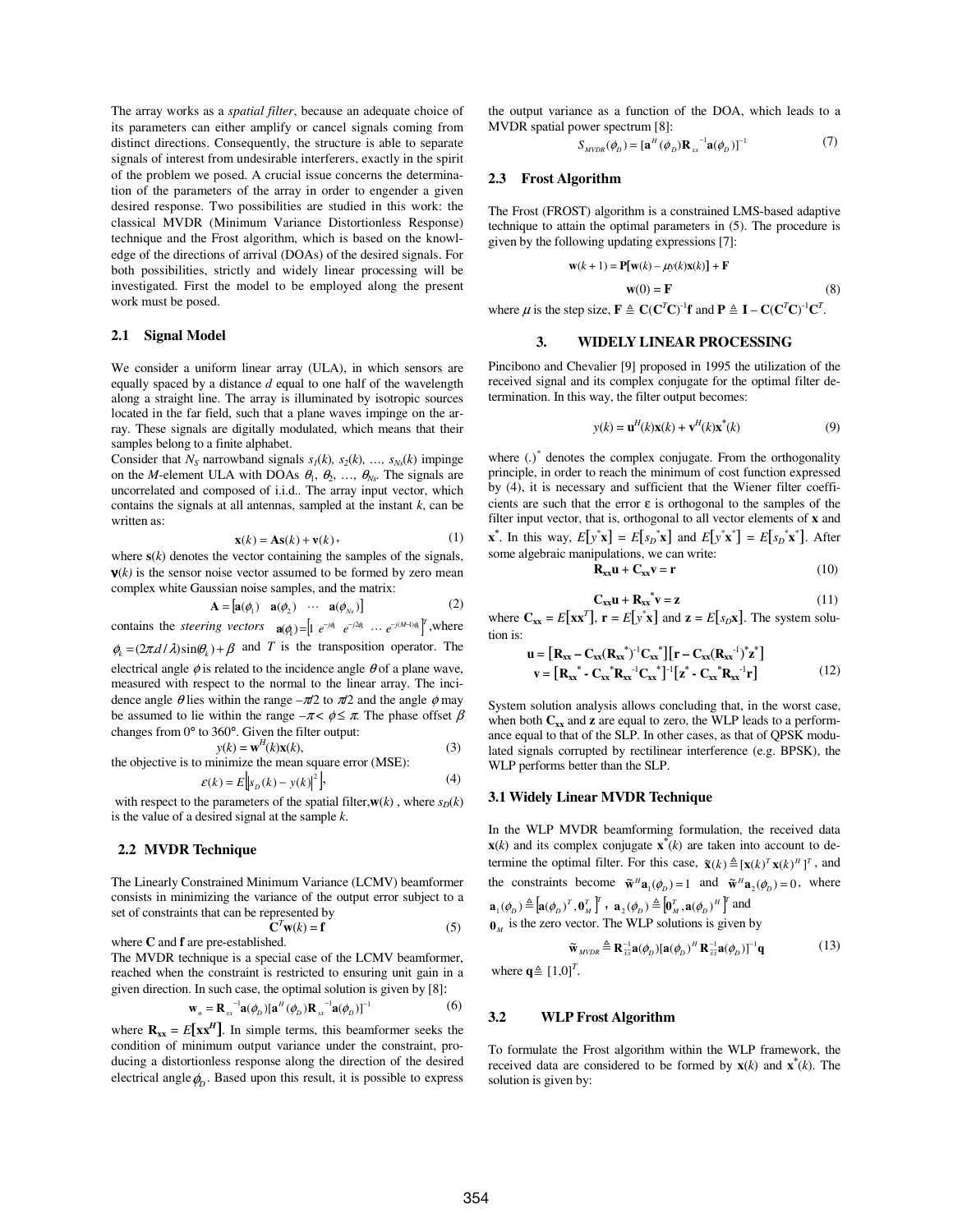$$
\tilde{\mathbf{w}}(k+1) = \tilde{\mathbf{P}}[\tilde{\mathbf{w}}(k) - \mu y(k)\tilde{\mathbf{x}}(k)] + \tilde{\mathbf{F}} \tag{14}
$$
\n
$$
\tilde{\mathbf{w}}(0) = \tilde{\mathbf{F}}
$$

with  $\tilde{\mathbf{C}} \triangleq [\mathbf{C}^T \mathbf{C}^H]^T$ ,  $\tilde{\mathbf{F}} \triangleq \tilde{\mathbf{C}} (\tilde{\mathbf{C}}^T \tilde{\mathbf{C}})^{-1} \mathbf{f}$  and  $\tilde{\mathbf{P}} \triangleq \mathbf{I} - \tilde{\mathbf{C}} (\tilde{\mathbf{C}}^T \tilde{\mathbf{C}})^{-1} \tilde{\mathbf{C}}^T$ .

## **4. SIMULATION RESULTS**

In order to study the performance of the array in the task of adaptive and static interference mitigation, the SER originated by SLP and WLP approaches were compared for different representative scenarios. The employed ULA is composed of a set of  $M = 2$  omnidirectional antennas spaced by *d*. It is considered that a desired BPSK signal  $s<sub>D</sub>$  impinges on the array and suffers the interference of  $P = 2$  signals with interference-to-noise ratio (INR) of 20dB, being also subject to additive noise such that the signal-to-noise ratio (SNR) is 10dB. The DOA of the desired signal  $\theta_D$  was changed from -90 $\degree$  to +90 $\degree$  in steps of 1 $\degree$  and, for each DOA, the resulting SER is calculated.

At the reception, the contributions of the interferers and the noise are added as described in (1), resulting in a complex stream of vectors  $\mathbf{x}(k)$  that are applied to a spatial filter designed to mitigate the interference. The output filter signal  $y(k)$  feeds a decision device that convert the received values into symbols belonging to the original alphabet. Then, the recovered symbols were compared with the transmitted symbols and the SER is calculated by dividing the number of errors by the number of transmitted symbols.

Two kinds of beamforming were considered in the simulations, MVDR and FROST, both in its SLP and WLP forms. For all the simulations the SER was evaluated over one million symbols.

#### **4.1 Definitions**

Three signals were considered in the simulations. The first one, named  $s_D$ , were considered as a desired signal and the others two,  $s_I$ and *s<sup>2</sup>* , as interferers. Each signal was formed according to:

$$
s_i = \frac{A_i}{\sqrt{(C_i - 1)^2 + 1}} \left( S_{ii} + j(C_i - 1) S_{0i} \right)
$$
\n(15)

where *i* can assume values *1* or *2* for the interferers signals, or *D* for the desired signal,  $C_i$  is the circularity coefficient with real value such that  $0 \le C_i \le 1$ ,  $S_{Ii}$  and  $S_{Oi}$  are i.i.d. BPSK symbols -1 or +1, and  $A_i$  represent the amplitude of the signals being  $A_D = 1$  and  $A_1 = A_2 = \sqrt{10}$ . According to equation (15), circularity coefficient defines the relation between the real and imaginary parts of the signal. So, if  $C_i = 0$  the signal  $s_i$  is totally circular as its real and imaginary parts have the same amplitude. If  $C_i = 1$ , the signal  $s_i$  is said to be rectilinear, as its imaginary part is null.

The signals defined by (15) impinge the array under DOAs  $\theta_D$ ,  $\theta_I$ and  $\theta_2$ , related to the desired signal, interferer  $s_1$  and interferer  $s_2$ , respectively. The electrical phase  $\beta_D$  of the signal  $s_D$  is considered zero for the whole set of simulations, while  $\beta_l$  and  $\beta_2$ , related to the interferers  $s_1$  and  $s_2$  respectively, could be changed. For the whole set of simulations,  $C_D$  was considered to be 1.

#### **4.1 Simulation Results for MVDR**

In this section, simulation results for SLP and WLP MVDR are presented and compared for several situations.

#### 4.1.1 *Interferers Circularity Impact*

In order to investigate de performance of WLP related to SLP when one of the interferers has its circularity coefficient changed, SER results were converted to the equivalent SNR related to an AWGN

channel using the inverse of the probability distribution function of standardized Gaussian random variable,  $Q(x)^{1}$ , given by:

$$
Q(x) = \frac{1}{\sqrt{2\pi}} \int_{x}^{\infty} e^{\left(-t^{2}/2\right)} dt
$$
 (16)

knowing the fact that  $Q(x) = \sqrt{SNR}$ , where  $x = SER$  is the probability of error of a BPSK modulation over an AWGN channel. For this set of simulations,  $\theta_1 = 90^\circ$ ,  $\theta_2 = 0^\circ$ ,  $\beta_1 = \beta_2 = 0^\circ$ ,  $C_2 = 1$  and  $C_1$  assumed several values. The SNR results for this situation when a WLP MVDR filter is used are illustrated in Figure 2.



Figure 2 – Equivalent SNR for MVDR-WL

As expected, for  $|\theta_D| = 90^\circ$  and  $\theta_D = 0^\circ$ , the MVDR-WL beamformer cannot mitigate the interference, as those DOAs are coincident with the interferers DOA. As a result, due to a constellation superposition the SER is maximized, independently of the  $C_I$  value. In the figure, the SER maximization is represented by very low values of the equivalent SNR. Conversely, when  $|\theta_D|$  lies around 20<sup>o</sup> and 40<sup>o</sup> and  $C_1 = 1$ , the WLP MVDR completely nulls the interferers, and the resultant equivalent SNR tends to around 10dB. As *C<sup>1</sup>* changes towards to 0, the equivalent SNR is reduced.

Figure 3 shows the gain *G* of the MVDR-WL over the MVDR-SL using the equivalent SNR. In this case,

$$
G = 10 \log \left( \frac{SNR_{\text{WL}}}{SNR_{\text{SL}}} \right) \tag{17}
$$

where *SNRWL* is the equivalent SNR related to the MVDR-WL beamformer and *SNRSL* is the equivalent SNR related to the MVDR-SL. As can be seen,  $\theta_D$  around 0<sup>o</sup> and  $\pm 90^\circ$  results in no gain, indicating that, in those cases, WLP presents the same behavior of SLP. However, when  $s_l$  is rectilinear WLP has performance considerable better than SLP, especially when for  $|\theta_D|$  ranges from 20° and 40°. As  $C_I$  decreases to zero, i. e.,  $s_I$  becomes circular, the gain decreases as well. Those results confirm the theoretical assumptions presented mainly in [4] and [5].

#### *4.1.2 Interferers Phase Offset Impact*

In the next two simulation sets, interferer  $s<sub>l</sub>$  phase offset  $\beta<sub>l</sub>$  was changed in order to SLP and WLP performances be compared.

Figures 4 and 5 show SER results when MVDR-SL and MVDR-WL were applied, in a scenario where  $\theta_1 = 90^\circ$  and  $\theta_2 = 0^\circ$ , all the impinging signals were BPSK, i. e.,  $C_S$ ,  $C_I$  and  $C_2$  were unitary, and  $\beta_2 = 0^\circ$ .

It can be observed that, in the case of SLP, independently of the value of  $\beta_1$ , the maximum SER lies in the interval -20<sup>o</sup>  $\leq \theta_0 \leq +20^\circ$ . Moreover, when  $\beta_l = 0^\circ$  the BPSK constellation of the interferer  $s_l$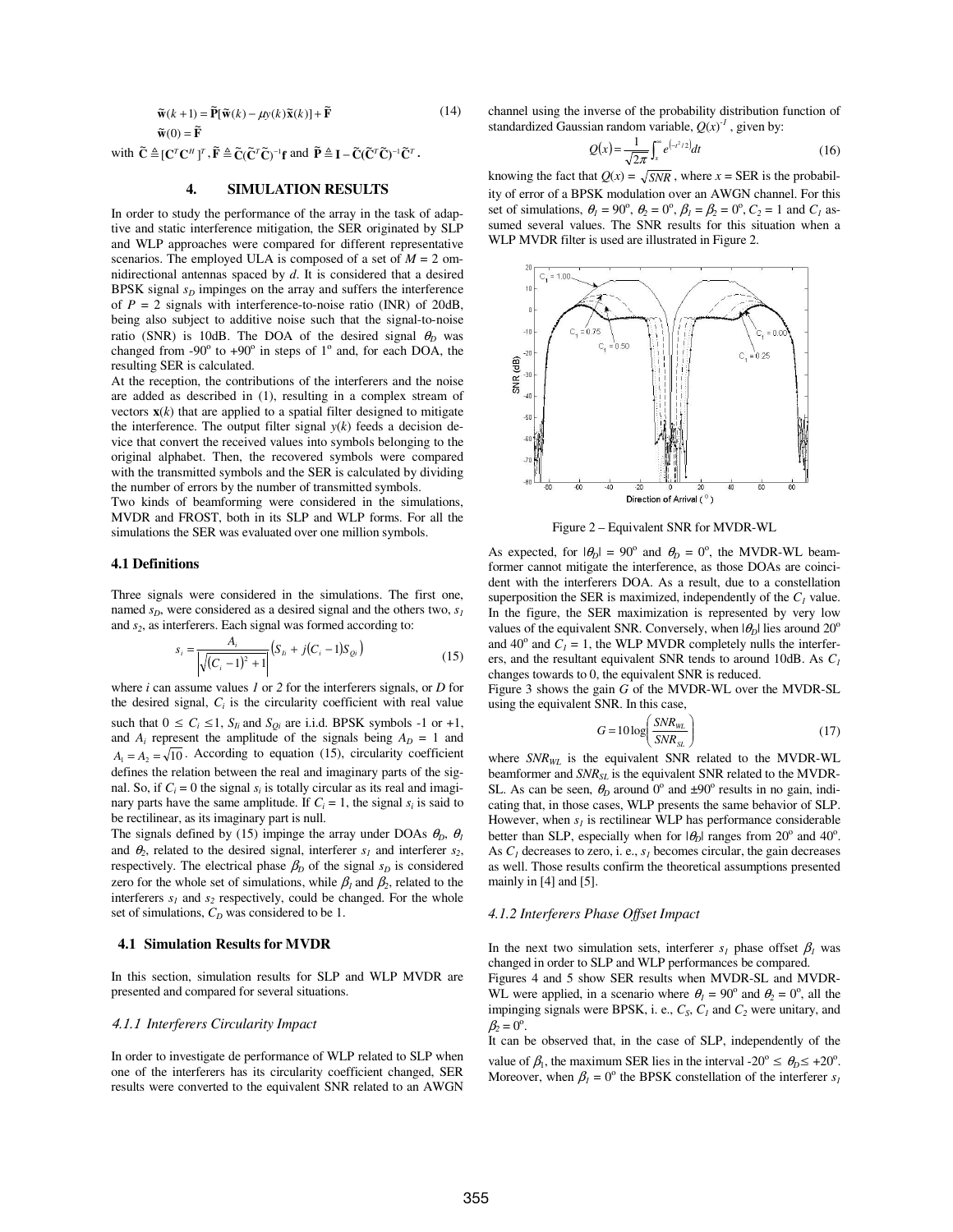completely overlaps the BPSK constellation of the desired signal when  $|\theta_D| = 90^\circ$ , resulting in the worst case of SER. Only for  $|\theta_D|$ around 30° the maximum SER is not achieved.



Figure 3 – WLP gain over SLP for MVDR

As the electrical phase offset grows, the SER starts to show lower values and an abrupt change in the SER behaviour happens for  $\beta_l$ changing from  $60^{\circ}$  to  $80^{\circ}$  and  $90^{\circ}$ . For this case, SER is null for  $|\theta_D|$ larger than  $60^\circ$ , however, for  $\theta_D$  around  $0^\circ$ , the SER shows the same behaviour presented for lower values of  $\beta_l$ .

The MVDR-WL beamformer, as shown in Figure 5, presents a better performance than the MVDR-SL beamformer. As expected, for  $|\theta_D| = 90^\circ$  and  $|\theta_D| = 0^\circ$ , the SER is maximal, but, for  $50^\circ \le |\theta_D| \le$ 15<sup>o</sup>, the SER is null for  $\beta_l = 0^\circ$ . As  $\beta_l$  changes towards 90<sup>o</sup>, the SER grows, until it approaches the MVDR-SL beamformer. Another common characteristic is the abrupt change of behaviour for  $\beta$ <sup>*l*</sup> larger than 80°.



Figure 4 – MVDR-SL SER

Although presented in the literature [5],  $\theta_l = 90^\circ$  is, in a certain sense, an unusual DOA since, in practical scenarios, antenna arrays tend to cancel signals that are collinear with the array. In order to present WLP and SLP comparison in a more realistic scenario, Figures 6 and 7 present SER behaviors considering  $\theta_1 = -45^\circ$  and  $\theta_2 =$ +45°, keeping the other parameters ( $C_S$ ,  $C_I$  and  $C_2$  unitary, and  $\beta_2$  = 0<sup>o</sup>).

For the MVDR-SL beamformer shown in Figure 6, as  $\beta_l$  changes from 0° towards 90°, few modifications are noted in SER behavior, but, for  $\beta_l = 80^\circ$  and  $\beta_l = 90^\circ$ , SER becomes null for  $|\theta_p|$  around 45<sup>o</sup>. Significant changes can be noted when the MVDR-WL is used for this case. SER is null for almost all values of  $\theta$ <sup>*D*</sup> and achieves high values only around  $\pm 45^\circ$ , which are the values of interferers DOA.



However, as  $\beta_l$  changes from 0<sup>o</sup> to 90<sup>o</sup>, SER around  $\theta_D = -45^\circ$  decreases, reaching null values for  $\beta_l = 90^\circ$ . These confirm the WLP superior performance in the task of interference mitigation when the interferers have their constellations in quadrature in relation to the desired signal constellation, as predicted theoretically in [3], [4] and [5].



#### **4.2 Simulations Results for FROST**

In order to evaluate FROST-SL and FROST-WL performances in terms of SER, the last scenario proposed in section 4.1 was used in the simulations. As mentioned, for this scenario,  $\theta_1 = -45^\circ$ ,  $\theta_2 =$ +45<sup>o</sup>,  $C_s$ ,  $C_l$  and  $C_2$  are unitary,  $\beta_2 = 0^\circ$  and  $\beta_l$  is changed.

Figure 8 shows the SER behavior for a FROST-SL algorithm. A comparison with Figure 6, which represents the MVDR-SL SER results for the same situation, allows concluding that the FROST-SL algorithm has a similar performance. However, when using the WLP approach, the SER decreases more quickly as  $\beta_l$  increases, as shown in Figure 9. In this case, for  $\beta_l$  larger than 25<sup>°</sup>, the SER around  $\theta_D = -45^\circ$  is almost null.

In this case, it is important to remark that, in a real system, the interferers  $s<sub>1</sub>$  and  $s<sub>2</sub>$  probably would be modulated over different fre-